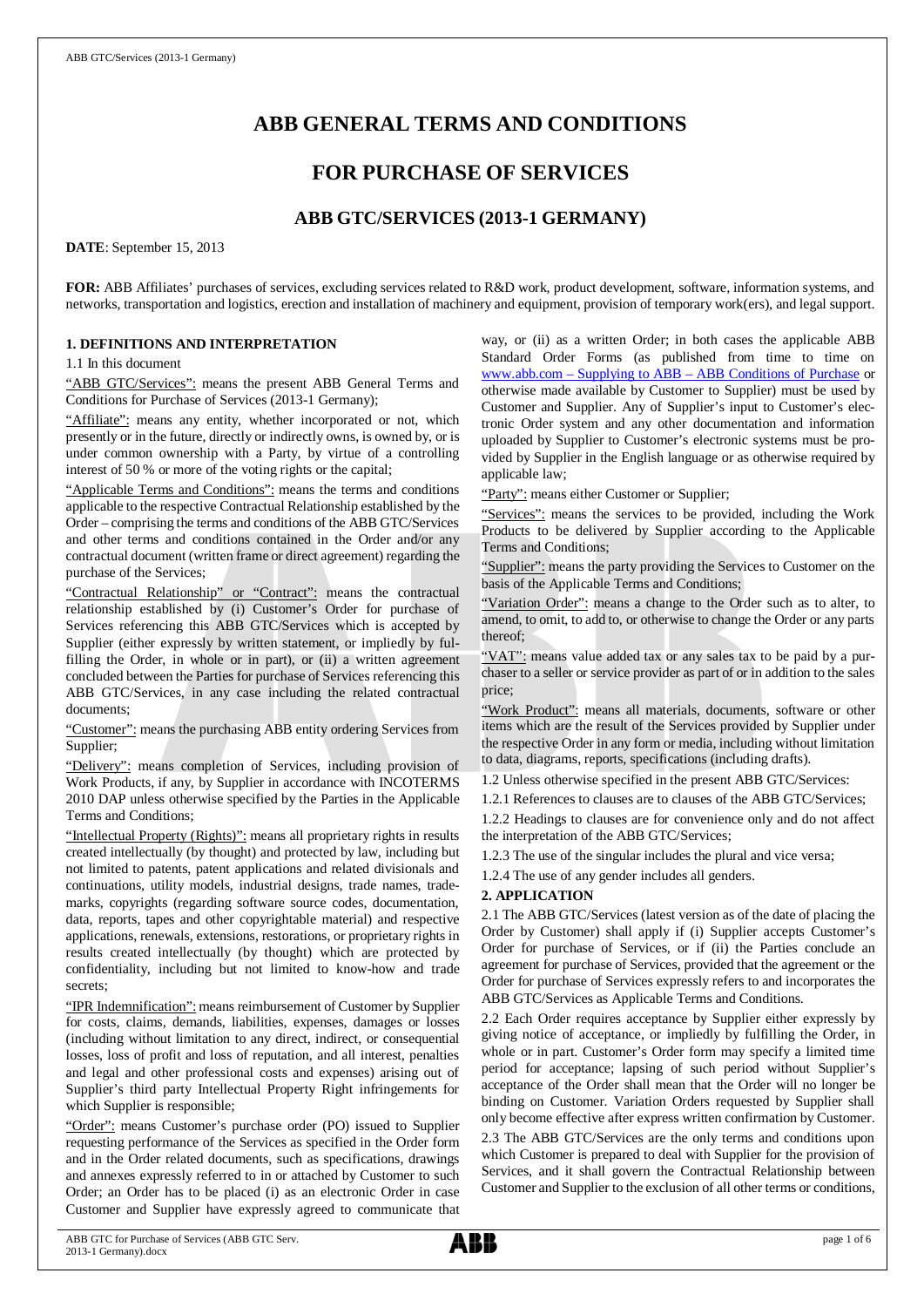except if and to the extent otherwise expressly agreed in writing between Customer and Supplier.

2.4 No terms or conditions endorsed upon, delivered with or contained in Supplier's quotations, acknowledgements or acceptances of Orders, specifications or similar documents will form part of the Contractual Relationship, and Supplier waives any right which it otherwise might have to rely on such other terms or conditions.

2.5 References in the ABB GTC/Services to any statute or statutory provision shall, unless the context otherwise requires, be construed as a reference to that statute or provision as from time to time amended, consolidated, modified, extended, re-enacted or replaced.

### **3. SUPPLIER'S RESPONSIBILITIES**

3.1 Supplier shall provide the Services and deliver the Work Products:

3.1.1 in accordance with the applicable laws and regulations;

3.1.2 in accordance with the quality standards stated under Clause 9.1 and specified in the Order and in the other documents being part of the Contractual Relationship;

3.1.3 free from defects and from any rights of third parties;

3.1.4 on the due date specified in the Order;

3.1.5 in the quantity specified in the Order;

3.1.6 with all skill and care and in accordance with industry best practice.

3.2 Supplier shall not substitute or modify any of the agreed materials used for the provision of the Services or make any changes to the agreed ingredients, the design or other agreed criteria of the Work Products without Customer's prior written approval.

3.3 Supplier shall take care that Work Products are contained or packaged in the manner usual for such Work Products or, where there is no such manner, in a manner adequate to preserve and protect the Work Products until Delivery completion.

3.4 Supplier shall submit invoices in an auditable form, complying with Supplier's and Customer's applicable local mandatory law, generally accepted accounting principles and the specific Customer requirements, containing the following minimum information: Supplier name, address and reference person including contact details (telephone, e-mail etc.); invoice date; invoice number; Order number (same as stated in the Order); Supplier number (same as stated in the Order); address of Customer; quantity; specification of Services supplied; price (total amount invoiced); expenses approved by Customer, but not included in the price (to be specified by amount and category); currency; tax or VAT (amount has to be specified); tax or VAT number; payment terms.

3.5 Invoices shall be issued to Customer as stated in the Order and/or the Applicable Terms and Conditions, and shall be sent to the invoice address specified in the Order.

3.6 Expenses not agreed in writing by Customer will not be reimbursed.

3.7 Customer may issue Variation Orders to Supplier to alter, amend, omit, add to, or otherwise change ordered Services or parts thereof, and Supplier shall carry out such Variation Orders, unless it cannot reasonably expect from Supplier to carry out such Variation Order. The Parties shall agree on the impact of the Variation Order on unit prices or other applicable prices. In case no such agreement on the price impact is in place within reasonable time, Supplier shall perform the Variation Order with the agreement to be made afterwards.

3.8 Supplier shall in no event suspend the performance of any Services or the Delivery of Work Products to Customer. In the event of Force Majeure, Clause 16 shall apply.

## **4. CUSTOMER'S RESPONSIBILITIES**

4.1 In consideration of the Services provided by Supplier in accordance with the Applicable Terms and Conditions, Customer shall pay to Supplier the fees or purchase price stated in the Order in accordance with the payment terms specified therein, provided the invoice fulfils the requirements of Clauses 3.4 and 3.5. In the event that the payment terms are determined by mandatory applicable law, such terms shall prevail.

4.2 Customer reserves the right to set off any amount and to withhold payment for Services not provided in accordance with the Applicable Terms and Conditions.

## **5. DELIVERY**

5.1 The Services shall be provided at the agreed place specified in the Order, or, if no such place has been specified, at Customer's address specified in the Order.

5.2 The Work Products shall be delivered in accordance with INCOTERMS 2010 DAP, to the agreed place specified in the Order, or, if no such place has been specified, to Customer's place of business, all unless otherwise specified by the Parties in the Applicable Terms and Conditions.

5.3 Supplier shall ensure that each Delivery of a Work Product is accompanied by a delivery note, which shall contain the following minimum information (unless required otherwise by Customer): the Order number, date of Order, number of packages and contents, where applicable the customs tariff number of the country of consignment, and, in the case of partial delivery, the outstanding balance remaining to be delivered. For controlled goods, the national export control number must be indicated and, and if the goods are subject to U.S. export regulations, the U.S. Export Control Classification Number (ECCN) must be specified in the delivery note. Proofs of preferential origin as well as conformity declarations and marks of the country of consignment or destination are to be submitted without being requested; certificates of origin upon request.

5.4 Work Products shall be delivered during Customer's business operation hours unless otherwise requested by Customer.

5.5 Upon Delivery of the Work Products, Supplier (or its appointed carrier) shall provide Customer with such export documents as are applicable or necessary together with a delivery note.

5.6 Ownership (title) regarding Work Products shall pass to Customer at Delivery, except if otherwise agreed in writing. For assigning of Intellectual Property in the Work Products arising from the Services Clause 11.1 shall apply.

5.7 Supplier shall invoice Customer upon Delivery in accordance with Clause 3.4 and 3.5, but such invoicing shall be conducted separately from dispatch of the Work Products to Customer.

## **6. ACCEPTANCE**

6.1 Without prejudice to Clause 8 the Parties agree that appropriate testing and inspection of the Services will be performed by Supplier. Customer shall not be deemed to have accepted any Services until it has had a reasonable time to inspect them following completion or, in the case of a defective performance not reasonably detectable during the inspection, until a reasonable time after such defective performance has become apparent. Such reasonable time period shall be determined by the specifics of the Services, the defective performance and the circumstances of the provision of the Services. Any applicable obligation of Customer to inspect the Services or Work Products shall be limited to the inspection without undue delay to the extent whether the Services/Work Products meet the ordered quantity and type and whether externally visible defects or damages resulting from transport exist. In case Customer is obliged to inform Supplier of defects without undue delay, Customer shall be entitled to do so (i) in case of latent defects within two weeks and (ii) in case of other defects within one week, upon detection of the defect by Customer.

6.2 If any Services provided or Work Products delivered to Customer do not comply with Clause 3 (Supplier's Responsibilities), or are otherwise not in conformity with the Order, then, without limiting any other right or remedy that Customer may have under Clause 10 (Remedies), Customer may reject the Services and/or the Work Products, and may request replacement of the Services and/or the Work Products, or recover all payments made to Supplier by Customer.

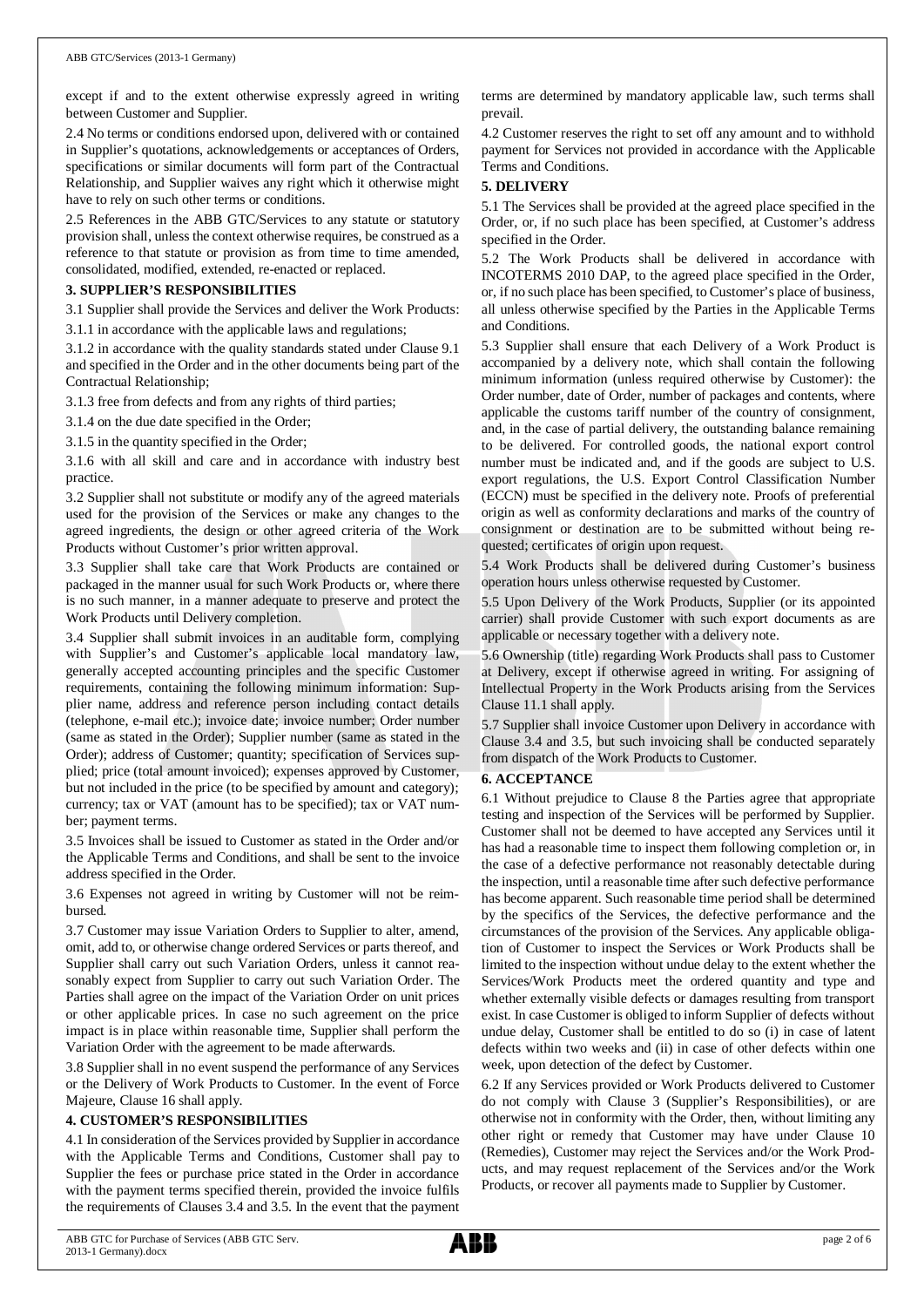6.3 Upon Supplier's request Customer shall send written acceptance statement to Supplier to the extent applicable.

## **7. DELAY**

If the Delivery of the Services or the Work Products does not comply with the agreed Delivery date(s), then, without prejudice to any other rights which it may have under the Contractual Relationship or at law, Customer reserves the right to:

7.1 terminate the Contractual Relationship or the respective Order in whole or in part;

7.2 refuse any subsequent Delivery of Services or Work Products which Supplier attempts to make;

7.3 recover from Supplier any expenditure reasonably incurred by Customer in obtaining the Services or the Work Products in substitution from another supplier;

7.4 claim damages for any additional costs, loss or expenses incurred by Customer which are reasonably attributable to Supplier's failure to provide the Services or to deliver the Work Products on the agreed dates; and

7.5 claim compensation for liquidated damages in addition to the rights provided under Clauses 7.1 to 7.4 if such compensation right is expressly stated in the respective Order or otherwise compensation for damages.

## **8. INSPECTION**

8.1 Supplier shall allow Customer and/or its authorised representatives to inspect the Services and to test the Work Products, or parts of them at any time prior to the completion of the Services and/or the Work Products.

8.2 Notwithstanding any inspection or test sampling however conducted, Supplier shall remain fully responsible for the Services' compliance with the Order. This applies whether or not Customer has exercised its right of inspection and/or testing and shall not limit Supplier's obligations under the Order. For the avoidance of doubt, inspection of Services or testing of Work Products by Customer and/or its authorised representatives shall in no event exempt Supplier from or limit Supplier's warranties or liability in any way.

## **9. WARRANTY**

9.1 Supplier warrants that the Services (including Work Products):

9.1.1 comply with all agreed specifications, including all specified material, workmanship and the like, documentation and quality requirements, or in absence thereof are performed in accordance with generally accepted practices, procedures and standards of the respective industry and are fit for the purposes for which Services of the same description type would ordinarily be used, and that the results of the Services maintain the functionality and performance as expected by Customer according to Supplier's information, documentation and statements;

9.1.2 are appropriate and fit for any particular purpose expressly or impliedly made known to Supplier in the Order;

9.1.3 are new and unused (in case of Work Products) at the date of Delivery;

9.1.4 are free from defects and rights of third parties;

9.1.5 possess the qualities which Supplier has held out to Customer as a sample, model or otherwise;

9.1.6 comply with Clause 12 (Compliance with Relevant Law).

9.2 The warranty period shall be twenty four (24) months from acceptance of the Services or the Work Products, if no other time period is stated in the Order or otherwise expressly agreed in writing by the Parties.

9.3 In case of non-compliance with the warranty provided under this Clause, Customer shall be entitled to enforce the remedies provided in Clause 10 (Remedies).

## **10. REMEDIES**

10.1 In case of breach of warranty under Clause 9 (Warranty) or if Supplier otherwise fails to comply with any of the Applicable Terms and Conditions, Customer shall give notice in writing to Supplier of such breach of warranty and provide Supplier an opportunity to swiftly remedy it. If no Supplier action to remedy such breach has been taken within forty eight (48) hours of receiving such Customer notification, Customer shall be entitled to any one or more of the following remedies at its own discretion and at Supplier's expense:

10.1.1 to give Supplier another opportunity to carry out any additional work necessary to ensure that the Applicable Terms and Conditions are fulfilled;

10.1.2 to carry out (or to instruct a third party to carry out) any additional work necessary to make the Services comply with the Applicable Terms and Conditions;

10.1.3 to obtain immediate replacement of the defective Services by Services conforming with the Applicable Terms and Conditions without defects;

10.1.4 to refuse to accept any further Services, but without relieving Supplier from its liability for the defective Services;

10.1.5 to claim such damages as may have been sustained by Customer as a result of Supplier's breaches of the Applicable Terms and Conditions, statutory duty or any applicable law;

10.1.6 to claim liquidated damages expressly provided in the Order;

10.1.7 to terminate the Contractual Relationship or the respective Order in accordance with Clause 15.2.

10.2 In the event that Clauses 10.1.1, 10.1.2 or 10.1.3 apply, the entire warranty period of Clause 9.2 shall be restarted.

10.3 The rights and remedies available to Customer and contained in the Applicable Terms and Conditions (including, but not limited to the ABB GTC/Services) are cumulative and are not exclusive of any rights or remedies available at law or in equity.

## **11. INTELLECTUAL PROPERTY**

11.1 Supplier assigns herewith to Customer full ownership rights in and to any Intellectual Property in the Work Products arising from the Services for the full duration of such rights, wherever in the world enforceable. Supplier further agrees to execute, upon Customer's request and at its cost, all further documents and assignments and do all such further things as may be necessary to perfect Customer's ownership title to the Intellectual Property or to register Customer as owner of the Intellectual Property with any registry, including but not limited to governmental registration authorities or private registration organisations.

11.2 The Intellectual Property Rights in any Work Products created by or licensed to Supplier prior to the respective Order or outside of such Order, and any subsequent modifications to the same ("Pre-Existing Works") will remain vested in Supplier or the respective third party owner. To the extent that Pre-Existing Works are embedded in any Work Products delivered by Supplier, Customer and its Affiliates shall have a worldwide, irrevocable, perpetual, transferrable, non-exclusive, royalty-free licence with rights to sublicense to use the Pre-Existing Works as part of such Work Products, including the right to further improve, develop, market, distribute, sub-license, exploit or otherwise use the Work Products containing such Pre-Existing Works. Supplier shall not be prevented or restricted by this ABB GTC/Services from using its own know-how or its Pre-Existing Works in the course of providing the Services.

11.3 In the event that the Services provided and/or Work Products delivered by Supplier infringe any third party Intellectual Property Rights, Supplier shall, notwithstanding anything provided to the contrary or otherwise contained in the Applicable Terms and Conditions (including, but not limited to the ABB GTC/Services), provide IPR Indemnification to Customer. The IPR Indemnification does not limit any further compensation rights of Customer. Supplier's obligation to indemnify Customer as provided under this Clause shall not

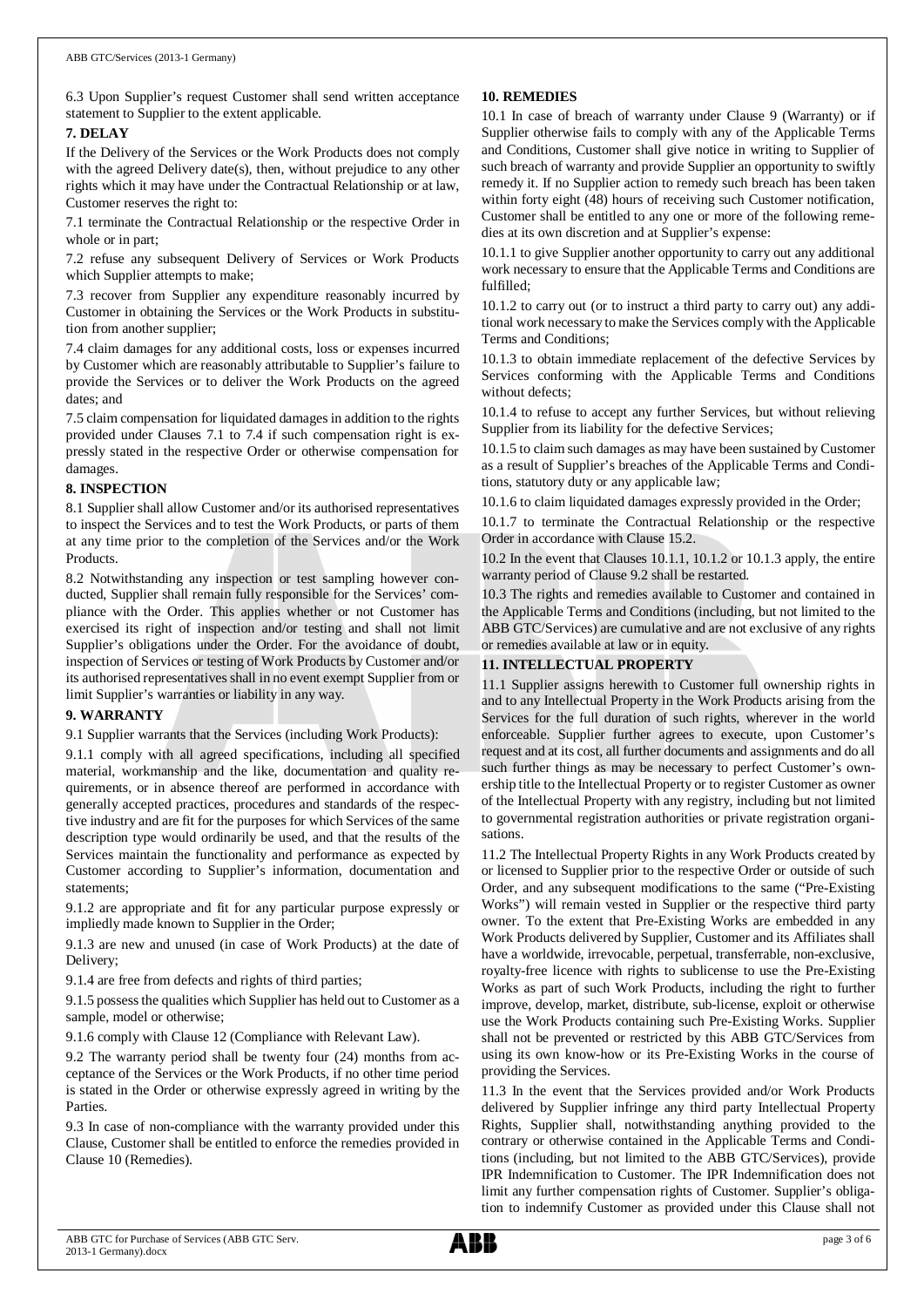apply if and to the extent the liability or damage was caused by Customer's own pre-existing Intellectual Property Rights contributed to, or implemented into the Work Products and/or the Services provided by Supplier.

11.4 If any infringement claim is made against Customer, Customer may without prejudice to its rights under Clause 11.3 also request at its discretion and at Supplier's cost that Supplier (i) procures for Customer the right to continue using the Work Products and/or the Services; (ii) modifies the Work Products and/or the provision of the Services so that they cease to be infringing; or (iii) replaces the Work Products and/or the Services so that they become non-infringing.

11.5 In the event Supplier cannot fulfil any of the measures provided in Clause 11.4 so that the Services / Work Products are no longer infringing, Customer shall be entitled to terminate the respective Order, to reclaim all sums which Customer has paid to Supplier thereunder and to claim compensation in accordance with Clause 11.3 and for any other costs, losses or damages incurred whatsoever.

## **12. COMPLIANCE WITH RELEVANT LAW, INTEGRITY**

12.1 The Services covered by the Applicable Terms and Conditions shall be provided by Supplier in compliance with all relevant legislation, regulations, and codes of practice, guidance and other requirements of any relevant government or governmental agency applicable to Supplier. To the extent that such regulations are advisory rather than mandatory, the standard of compliance to be achieved by Supplier shall be in compliance with the generally accepted best practice of the relevant industry.

12.2 Supplier hereby warrants that it will not, directly or indirectly, and it has no knowledge that other persons will, directly or indirectly, make any payment, gift or other commitment to its customers, to government officials or to agents, directors and employees of Customer or any other party in a manner contrary to applicable laws (including but not limited to the U.S. Foreign Corrupt Practices Act) and shall comply with all relevant laws, regulations, ordinances and rules regarding bribery and corruption.

12.3 Nothing in this Contract shall render Customer liable to reimburse Supplier for any such consideration given or promised.

12.4 Supplier's material violation of any of the obligations contained in this Clause 12 shall entitle Customer to terminate this Contract with immediate effect and without prejudice to any further right or remedies on the part of Customer under this Contract or applicable law. Supplier shall indemnify Customer for all liabilities, damages, costs or expenses incurred as a result of any such violation of the above mentioned obligations and termination of this Contract.

12.5 Supplier shall procure that it receives in due time a copy of the Code of Conduct of ABB and of the ABB Supplier Code of Conduct (collectively: "Code of Conduct"). In case of contradictions the ABB Supplier Code of Conduct shall prevail. Supplier is aware that he may obtain ABB's Code of Conduct also via internet. Supplier agrees to perform, and shall ensure that all of its agents, employees, directors and subcontractors perform, its contractual obligations under this Contract with substantially similar standards of ethical behavior.

12.6 Customer has established the following internet portal where Supplier and its employees may report suspected violations of applicable laws, policies or standards of conduct: www.abb.com/integrity.

12.7 Supplier and its sub-contractors must comply with the ABB Lists of Prohibited and Restricted Substances and all other employment, safety, health, environmental and quality requirements made available under [www.abb.com](http://www.abb.com/) – Supplying to ABB – Doing Business with ABB or otherwise and shall provide Customer with respective documents, certificates and statements if requested.

#### **13. CONFIDENTIALITY AND DATA SECURITY**

#### 13.1 Supplier shall:

13.1.1 Keep in strict confidence all technical or commercial information, specifications, inventions, processes or initiatives of Customer and any other information concerning Customer's business or its

products and/or its technologies which have been disclosed to Supplier by Customer or its agents or which Supplier obtains in connection with the Services. Supplier shall restrict disclosure of such confidential material to such of its employees, agents or sub-contractors as are required to know the same for the purpose of the provision of the Services to Customer. Supplier shall ensure that such employees, agents, sub-contractors or other third parties are subject to and comply with the same obligations of confidentiality as applicable to Supplier and shall be liable for any unauthorized disclosures;

13.1.2 Apply reasonable safeguards against the unauthorised disclosure of Customer's confidential and proprietary information and protect confidential information in accordance with the generally accepted standards of protection in the related industry, or in the same manner and to the same degree that it protects its own confidential and proprietary information – whichever standard is the higher. Supplier may disclose confidential information to "Permitted Additional Recipients" (which means Supplier's authorised representatives, including auditors, counsels, consultants and advisors) provided always that such Permitted Additional Recipients sign with Supplier a confidentiality agreement with terminology substantially similar hereto or where applicable, are required to comply with codes of professional conduct ensuring confidentiality of such information;

13.1.3 Take all necessary steps to ensure that Customer's data or information which come into its possession or control in the course of delivering the Services are protected. In particular Supplier shall not (i) use Customer's data or information for any other purposes than for delivering the Services, or (ii) reproduce the data or information in whole or in part in any form except as may be required by the Applicable Terms and Conditions, or (iii) disclose Customer's data or information to any third party not authorised by Customer in writing to receive it;

13.1.4 Install and update at its own costs required adequate virus protection software and operating system security patches for all computers and software utilized in connection with delivering the Services and shall provide updates to Customer if so requested by Customer.

13.2 Supplier agrees that Customer shall be allowed to provide any information received from Supplier to any of its Affiliates.

13.3 Supplier represents and warrants that:

13.3.1 it will not use, disclose, or transfer across borders any personal data that is processed for Customer, except to the extent necessary to perform under the respective Contractual Relationship, however, in any event in compliance with applicable data privacy laws; and

13.3.2 it will comply with all applicable data privacy laws and regulations, will implement and maintain appropriate technical and organizational measures and other protections for personal data (including, without limitations, not loading any personal data provided to Supplier on (a) any laptop computer or (b) any portable storage media that can be removed from Supplier's premises unless, in each case, (i) such data has been encrypted and (ii) such data is loaded onto portable storage media solely for the purpose of moving such data to off-site storage). Further, it will report to Customer any breaches of personal data security immediately, after discovery thereof if the personal data was, or could be, accessed, used or acquired by an unauthorized person or compromised in any way and will cooperate fully with Customer in investigating any such breaches or compromises, and will comply with all instructions or other requirements provided or issued by Customer from time to time relating to personal data.

13.4 The Parties shall provide any notices, confirmations and documents required under applicable mandatory data privacy laws.

13.5 Supplier agrees to notify Customer immediately if it becomes aware of any disclosure or breach of the obligations in this Clause 13. At the request of Customer, Supplier shall take all such measures as are necessary to prevent further disclosure.

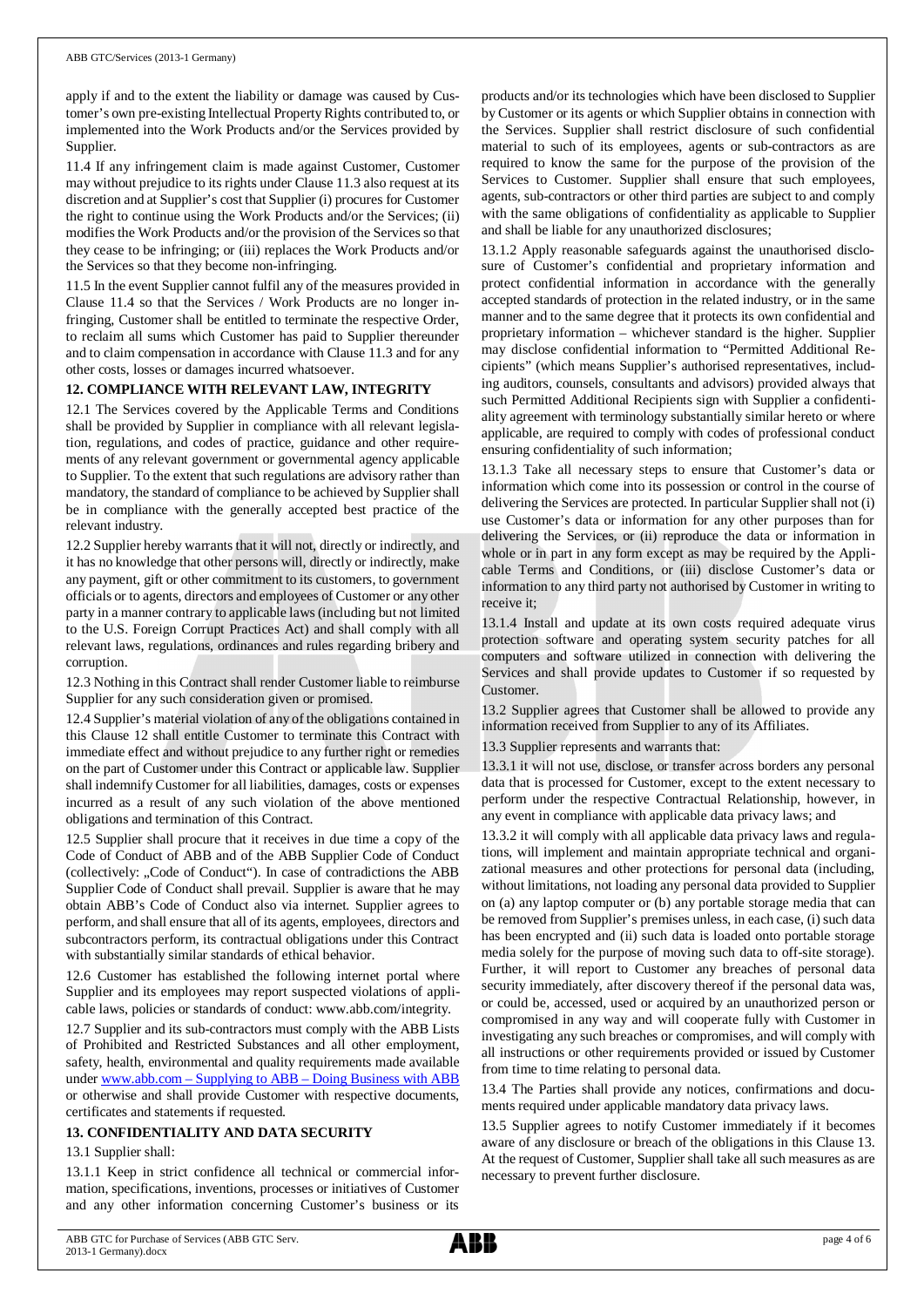13.6 The provisions of Clauses 13.1, 13.2, 13.5 and 13.6 shall not apply to:

13.6.1 Any information which is in the public domain at the date of the Contractual Relationship or which subsequently comes into the public domain other than by breach of these confidentiality provisions or other confidentiality agreement;

13.6.2 Any information already in the possession of Supplier at the date of the Contractual Relationship, other than under an obligation of confidentiality;

13.6.3 Any information obtained without obligation of confidence from a third party not in breach of a confidentiality agreement with Customer concerning the information obtained.

## **14. LIABILITY AND INDEMNITY**

14.1 Without prejudice to applicable mandatory law, Supplier shall compensate/indemnify Customer for all damages and losses in connection with the Services (i) for Supplier's breaches of the Applicable Terms and Conditions , and (ii) for any claim, except for IPR Indemnification for which Clause 11 (Intellectual Property Right Infringements) exclusively applies, made by a third party (including employees of Supplier) against Customer in connection with the Services and to the extent that the respective liability, loss, damage, injury, cost or expense was caused by, relates to or arises from the Services delivered by Supplier and/or its sub-contractors.

14.2 Supplier shall be responsible for the control and management of all of its employees, its suppliers and/or its sub-contractors, and it shall be responsible for the acts, omissions, negligence or obligations of any of its employees, suppliers and/or sub-contractors, its agents, servants or workmen as fully as if they were the acts, omissions, negligence or obligations of Supplier.

14.3 The provisions of this Clause 14 (Liability and Indemnity) shall survive any performance, acceptance or payment pursuant to this ABB GTC/Services and shall extend to any substituted or replacement Services delivered by Supplier to Customer.

14.4 Unless otherwise expressly stated in the respective Order, Supplier shall maintain in force, and upon request provide evidence of, adequate general liability insurance, statutory worker's compensation/employer's liability insurance and where applicable goods transit insurance with reputable and financially sound insurers. Nothing contained in this Clause 14 (Liability and Indemnity) shall relieve Supplier from any of its contractual or other legal liabilities. The insured amount cannot be considered nor construed as limitation of liability.

14.5 Customer reserves the right to set off any claims under the Order against any amounts owed to Supplier.

## **15. TERM AND TERMINATION**

15.1 The Order placed under the ABB GTC/Services may be terminated for convenience in whole or in part by Customer upon giving Supplier thirty (30) calendar days written notice, unless otherwise expressly stated in the relevant Order. In such event Customer shall pay to Supplier the value of the already performed Services and proven direct costs reasonably incurred by Supplier for the unperformed Services, however in no event more than the agreed purchase price for the Services under the respective Order. No further compensation shall be due to Supplier. Compensation for any expenditures and materials made with regard to the unperformed Services shall be expressly excluded.

15.2 In the event of Supplier's breach of the Applicable Terms and Conditions, such as e. g. a breach of warranty, Customer shall be entitled to terminate the respective Order placed under the ABB GTC/Services if Supplier fails to take adequate and timely actions to remedy a breach as requested by Customer in accordance with Clause 10 (Remedies). In such event, Customer shall have no obligation to compensate Supplier for the already performed Services and Supplier shall be obliged to pay back to Customer any remuneration received from Customer for the performed Services.

15.3 Customer shall have the right to terminate the Order with immediate effect forthwith by notice in writing to Supplier in the event that an interim order is applied for or made, or a voluntary arrangement approved, or a petition for a bankruptcy order is presented or a bankruptcy order is made against Supplier or any circumstances arise which entitle the court or a creditor to appoint a receiver, administrative receiver or administrator or to present a winding-up petition or make a winding-up order or other similar or equivalent action is taken against or by Supplier by reason of its insolvency or in consequence of debt.

15.4 Upon termination Supplier shall without undue delay and at Supplier's expense safely return to Customer all respective Customer property (including any documentation, data, and applicable Intellectual Property) and Customer information then in Supplier's possession or under Supplier's control and provide Customer with the complete information and documentation about the already performed Services.

## **16. FORCE MAJEURE**

16.1 Neither Party shall be liable for any delay in performing or for failure to perform its obligations under a respective Order if the delay or failure results from an event of "Force Majeure". For clarification, Force Majeure means an event that was not foreseeable by the affected Party at the time of execution of the respective Order, is unavoidable and outside the reasonable control of the affected Party, and for which the affected Party is not responsible, provided such event prevents the affected Party from performing the obligations under the respective Order despite all reasonable efforts, and the affected Party provides notice to the other Party within five (5) calendar days from occurrence of the respective event of Force Majeure.

16.2 If an event of Force Majeure occurs which exceeds thirty (30) calendar days either Party shall have the right to terminate the relevant Order forthwith by written notice to the other Party without liability to the other Party. Each Party shall use its reasonable endeavours to minimise the effects of any event of Force Majeure.

## **17. ASSIGNMENT AND SUB-CONTRACTING**

17.1 Supplier shall not assign, transfer, or encumber an Order or any parts thereof (including any monetary receivables from Customer) without prior written approval of Customer.

17.2 Customer may at any time assign, transfer, encumber, sub-contract or deal in any other manner with all or any of its rights under the respective Order and/or the Applicable Terms and Conditions to any of its own Affiliates.

## **18. NOTICES**

Any notice shall be given by sending the same by registered mail, courier, fax or by e-mail to the address of the relevant Party as stated in the Order or to such other address as such Party may have notified in writing to the other for such purposes. E-mail and fax expressly require written confirmation issued by the receiving Party. Electronic read receipts may not under any circumstances be deemed as confirmation of notice. Electronic signatures shall not be valid, unless expressly agreed in writing by duly authorised representatives of the Parties.

## **19. WAIVERS**

Failure to enforce or exercise, at any time or for any period, any term of the Applicable Terms and Conditions does not constitute, and shall not be construed as, a waiver of such term and shall not affect the right later to enforce such term or any other term herein contained.

## **20. GOVERNING LAW AND DISPUTE SETTLEMENT**

20.1 The Contractual Relationship and/or the Applicable Terms and Conditions (including, but not limited to the ABB GTC/Services) shall be governed by and construed in accordance with the laws of the country (and/or the state, as applicable) of Customer's legal registration, however under exclusion of its conflict of law rules and the United Nations Convention on International Sale of Goods.

20.2 For domestic dispute resolution matters, whereby Customer and Supplier are registered in the same country, any dispute or difference arising out of or in connection with the Contractual Relationship and/or the Applicable Terms and Conditions (including this ABB